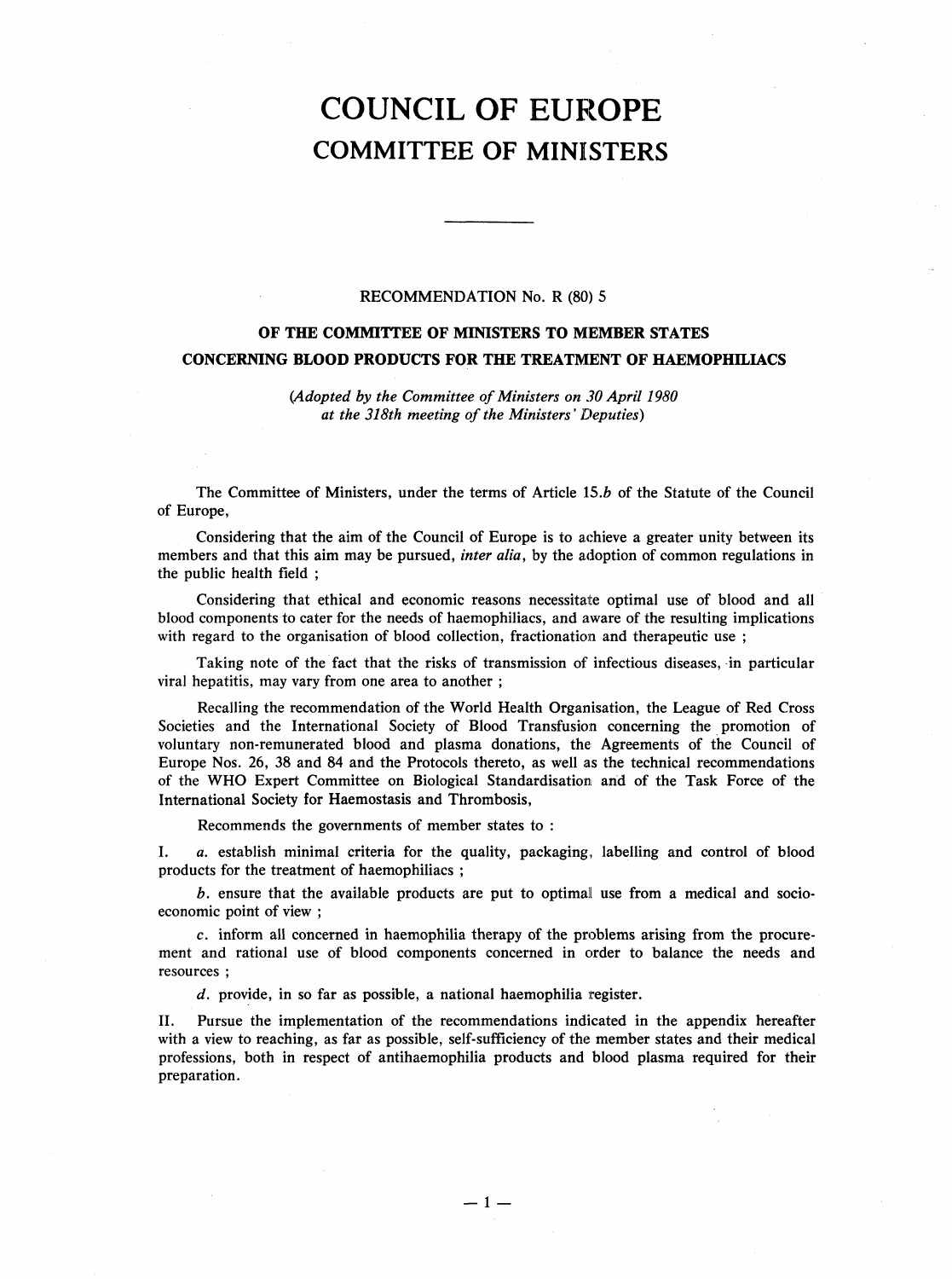## Appendix to Recommendation No. R (80) 5

Ethical and economical reasons as well as the medical needs require optimal use of blood and of all its components. This requirement should guide the various responsible organisations of blood collection, fractionation and therapeutic use in the choice of the methods of collection, production and treatment. It also demands a regional, national and international co-ordination policy.

This co-ordination necessitates in particular:

- the combination of whole blood donation and plasmapheresis, so as to achieve an optimal use;

- the increase of whole blood collections and the development of plasmapheresis, according to the needs for plasma derivatives as a source of Factor VIII, albumin and specific immunoglobulins;

- the optimal use of red cell concentrates, albumin and plasma protein solutions, according to the recommendations of previous reports;<sup>1</sup>

- a limited use of fresh-frozen and freeze-dried plasma, to take into account the needs of Factor VIII, albumin and plasma protein solutions;

- the use of frozen cryoprecipitates only when other preparations of Factor VIII of controlled potency are not available with satisfactory conditions of efficiency, safety and cost.

The geographical origin and the type of donor population (remunerated or non-remunerated) of the plasma used for coagulation factor concentrates should be indicated on every vial, in view of the fact that the risks of transmission of infectious diseases, in particular viral hepatitis, may vary from one area to another and according to the conditions of recruitment of the donors. From an ethical point of view, with respect to the health of the donor and the recipient, the recommendations of WHO and of the League of Red Cross Societies concerning the promotion of voluntary non-remunerated blood and plasma donations should be followed.

The logistic system of blood collection methods and use of blood and plasma should ensure a maximum availability of Factor VIII. Therefore it is advisable:

1. to separate the plasma from the blood cell components as early and as completely as possible;

2. to rapidly freeze the plasma and to store it at low temperature, if possible below minus 30°C.

The methods of thawing and harvesting cryoprecipitates as final product or as starting material for further purification should yield a product containing an adequate potency of Factor VIII. Rapid thawing appears to be more efficient. The size of the pools should be determined after having considered the necessity of warranting a minimal potency, of avoiding waste by overdose and of ensuring maximal safety. As far as possible, each pool should only contain products from the same centre or area.

Quality control should take into account the recommendations of the Council of Europe, the WHO Expert Committee on Biological Standardisation and the Task Force of the International Society for Haemostasis and Thrombosis. Special efforts should be made to reduce the risk of transmission of hepatitis by controlling each batch and each unit of plasma used for the preparation of coagulation factor concentrates and by using sensitive methods (RIA or equivalent methods for HBsAg, other available methods for other hepatitis viruses).

For individual and small pool (maximum twelve donors) cryoprecipitates (frozen or freeze-dried), controls of potency, solubility and stability should be frequent. It is recommended that the potency of all products in regular use should be confirmed in vivo for several batches in several patients, and for new products a more thorough investigation should be carried out including half-disappearance time.

Factor IX concentrates should moreover be specially controlled for the presence of activated coagulation factors by in vitro or in vivo tests.

Information concerning the general method of preparation, added substances, the minimum concentration of the relevant coagulation factors, solubility time of the product and the mean recovery and survival in vivo should be supplied to the user.

<sup>1. &</sup>quot;The production and use of cellular blood components for transfusion", Council of Europe, Strasbourg 1976, and "Indications for the use of albumin, plasma protein solutions and plasma substitutes", Council of Europe, Strasbourg 1978.